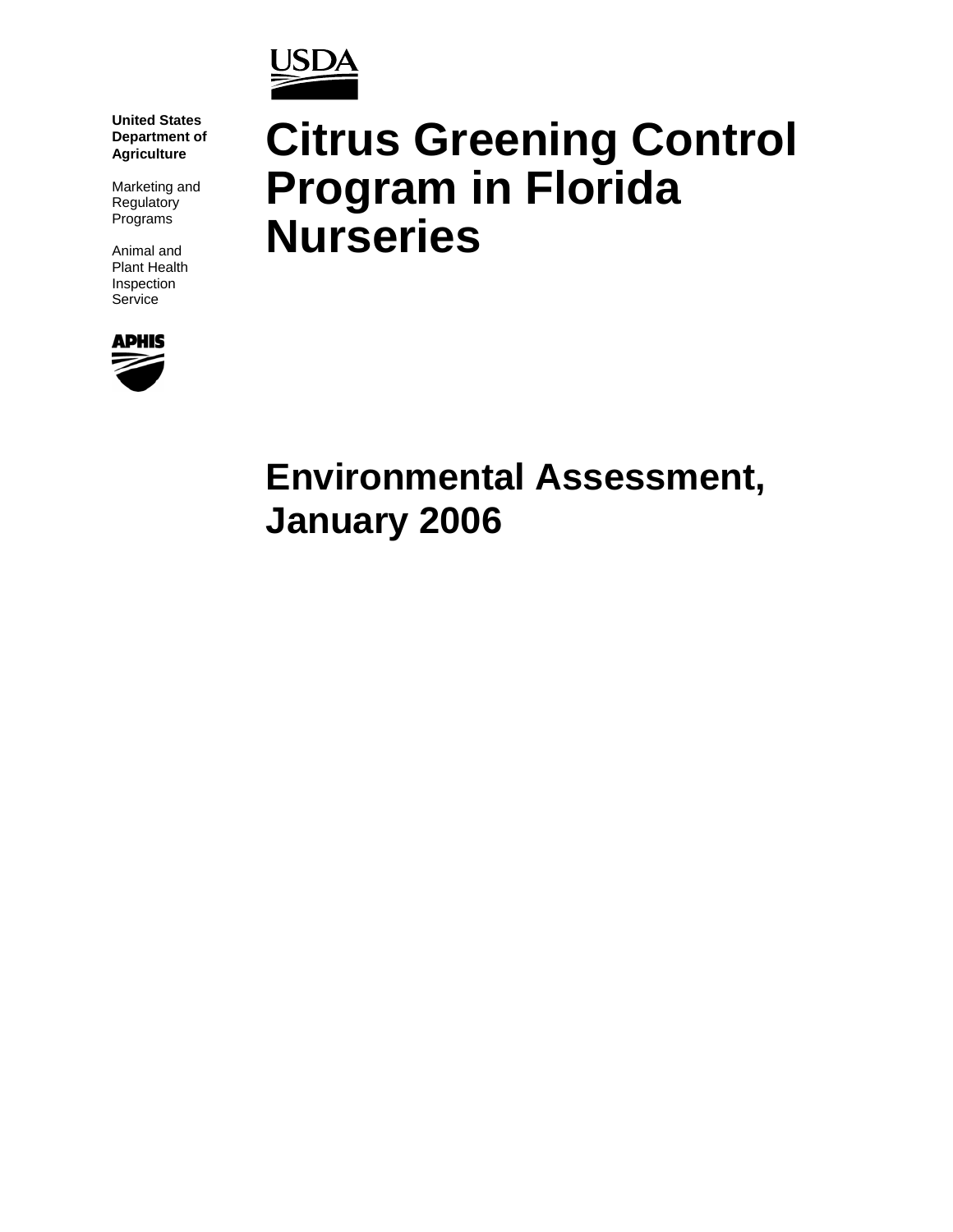# **Citrus Greening Control Program in Florida Nurseries**

# **Environmental Assessment, January 2006**

#### **Agency Contact:**

Joel Floyd Team Leader, Planning and Preparedness Pest Detection and Management Programs Plant Protection and Quarantine Animal and Plant Health Inspection Service U.S. Department of Agriculture 4700 River Road, Unit 137 Riverdale, MD 20737 Telephone: 301–734–5356

The U.S. Department of Agriculture (USDA) prohibits discrimination in all its programs and activities on the basis of race, color, national origin, sex, religion, age, disability, political beliefs, sexual orientation, or marital or family status. (Not all prohibited bases apply to all programs.) Persons with disabilities who require alternative means for communication of program information (Braille, large print, audiotape, etc.) should contact the USDA's TARGET Center at 202–720–2600 (voice and TDD).

To file a complaint of discrimination, write USDA, Director of Civil Rights, Room 326–W, Whitten Building, 14<sup>th</sup> and Independence Avenue, SW., Washington, DC 20250–9410 or call 202–720–5964 (voice and TDD). USDA is an equal opportunity provider and employer.

Mention of companies or commercial products in this report does not imply recommendation or endorsement by the U.S. Department of Agriculture over others not mentioned. USDA neither guarantees nor warrants the standard of any product mentioned. Product names are mentioned solely to report factually on available data and to provide specific information.

This publication reports research involving pesticides. All uses of pesticides must be registered by appropriate State and/or Federal agencies before they can be recommended.

CAUTION: Pesticides can be injurious to humans, domestic animals, desirable plants, and fish or other wildlife—if they are not handled or applied properly. Use all pesticides selectively and carefully. Follow recommended practices for the disposal of surplus pesticides and pesticide containers.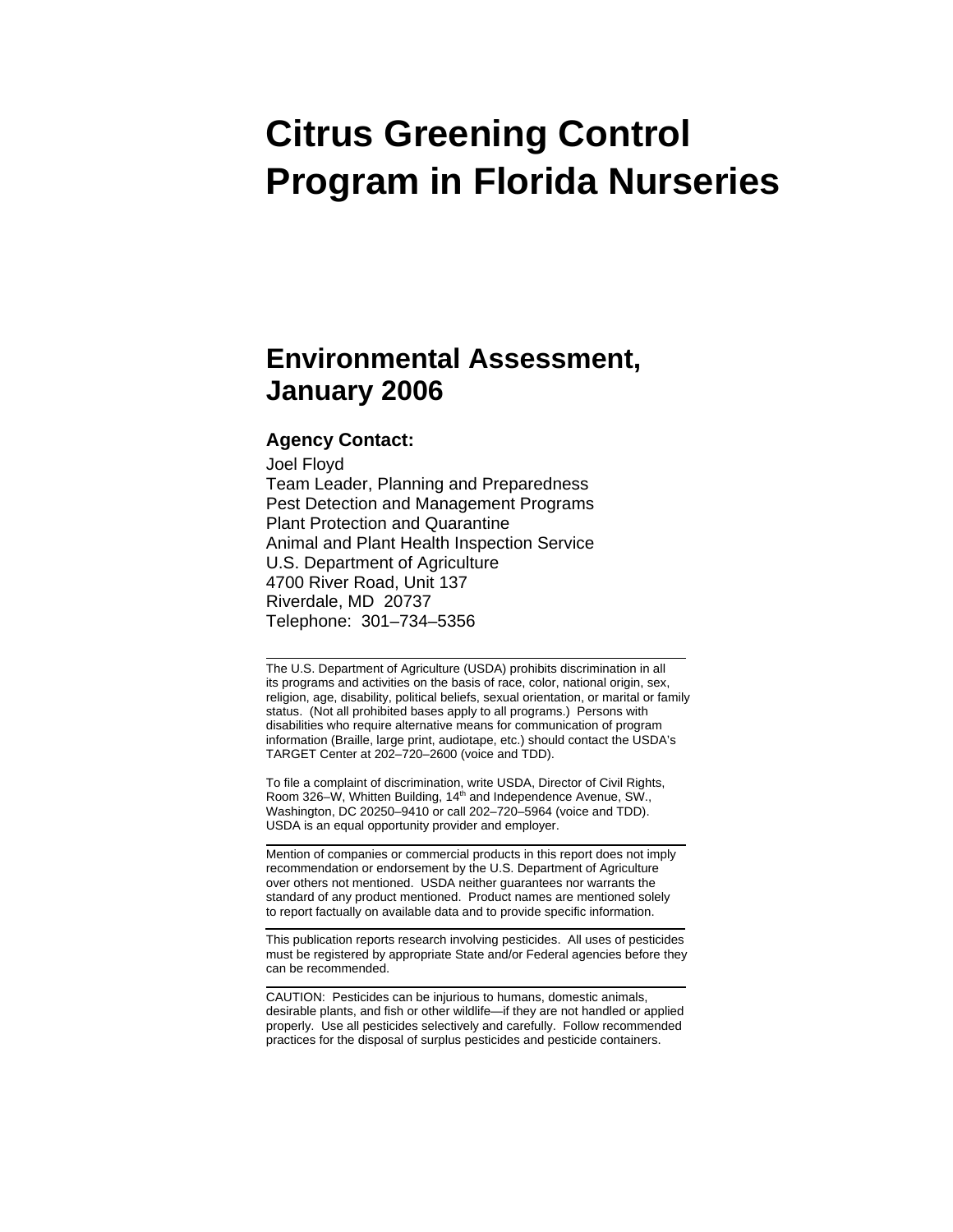# **Table of Contents**

| <b>IV. Agencies, Organizations, and Individuals Consulted</b> 15 |
|------------------------------------------------------------------|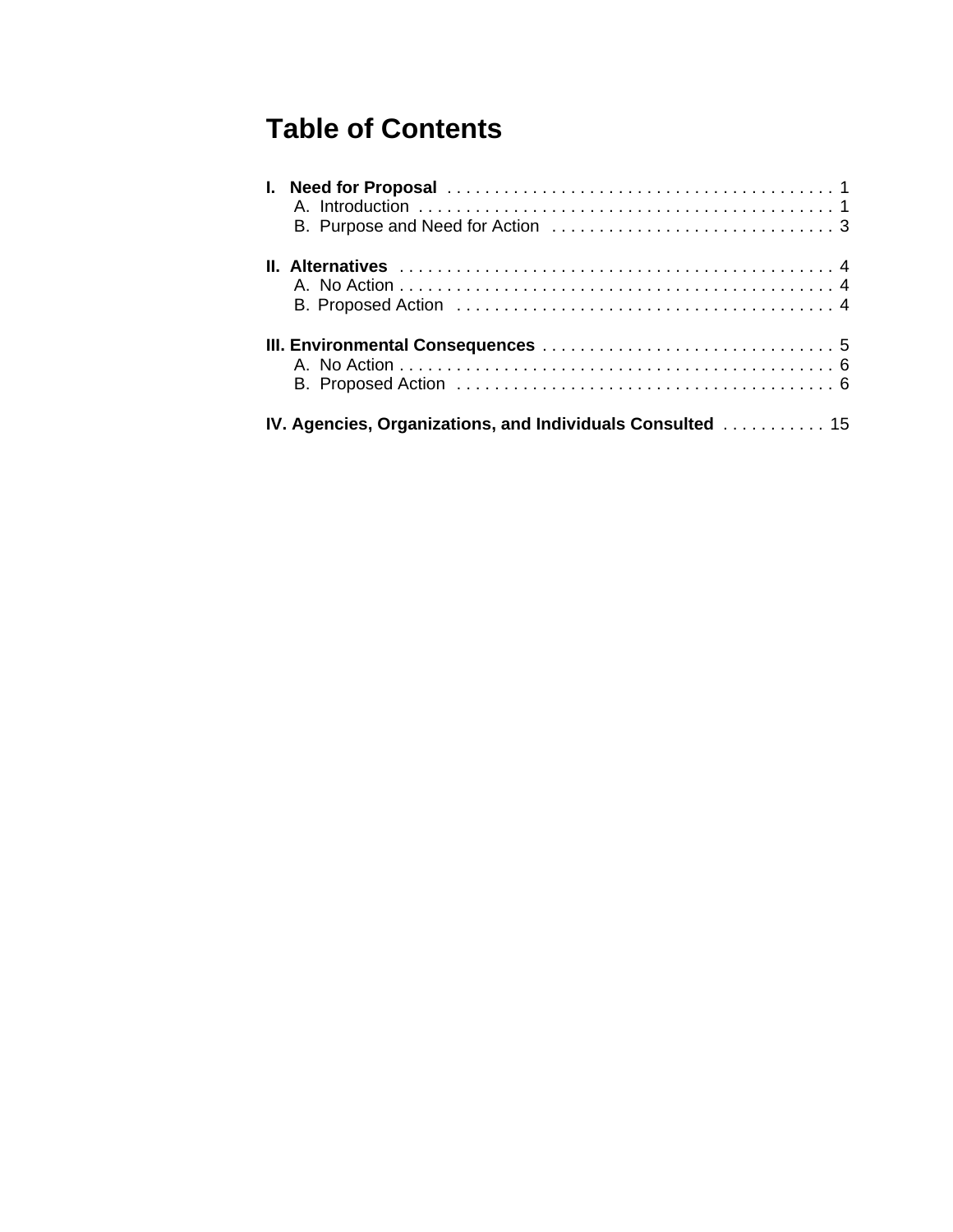# **I. Need for Proposal**

# **A. Introduction**

Citrus greening is considered to be one of the most serious citrus diseases in the world. It is a bacterial disease of citrus that greatly reduces production, destroys the economic value of the fruit and can kill trees. Citrus greening is a disease vectored by two species of citrus psyllid *(Diaphorina citri* Kuwayama and *Trioza erytreae* (del Guercio). Asian citrus psyllids cause economic damage to citrus in groves and nurseries by direct feeding and, potentially, by transmitting a serious bacterial disease. Both adults and nymphs feed on young foliage, depleting the sap and causing galling or curling of leaves. High populations feeding on a citrus shoot can kill the growing tip. More importantly, this psyllid is able to transmit an endocellular, phloem-restricted bacterium, *Liberobacter asiaticum,* that causes the greening disease. The bacteria are phloem-limited and cause yellow shoots, blotchy mottling and chlorosis, reduced foliage, and tip dieback of citrus plants.

Citrus greening, or huanglongbing, is a bacterial disease that attacks the vascular system of plants. Once infected there is no cure for a tree with citrus greening disease. In areas of the world where citrus greening is endemic, citrus trees decline and die within a few years and may never produce usable fruit. It is widespread in Asia, Africa, and the Saudi Arabian Peninsula. It has been reported in Sao Paulo, Brazil, and confirmed in August, 2005, in south Miami-Dade County in Florida. Survey work is ongoing to determine its distribution within the State. How it actually got to Florida still remains unknown.

The U.S. Department of Agriculture (USDA), Animal and Plant Health Inspection Service (APHIS), in cooperation with the Florida Department of Agriculture and Consumer Services (FDACS) is proposing to implement a designed localized program to quarantine, survey, detect, and apply pesticide treatments for the control of the citrus greening disease and its vectors, found in Florida commercial nurseries. The proposed program combines a number of control methods with regulatory quarantines to control this disease and its vectors. This final environmental assessment (EA) analyzes the environmental impacts of the proposed program and its alternatives.

Under APHIS' National Environmental Policy Act (NEPA) Implementing Procedures, 7 Code of Federal Regulations (CFR) Part 372, the proposed action is a class of action for which an EA is normally prepared. This final EA considers the potential effects of the proposed action and its alternatives, including no action.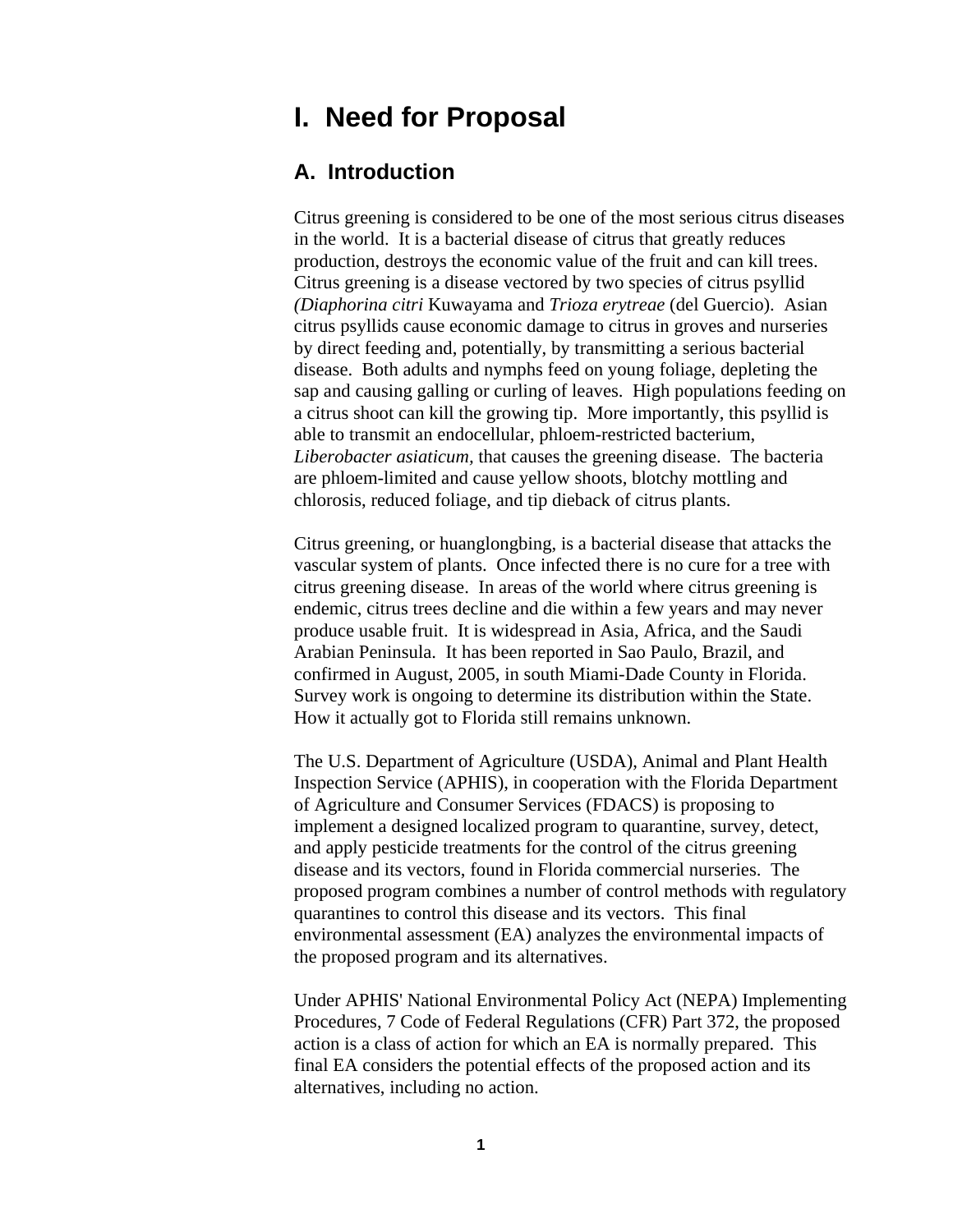In September 2005, APHIS prepared an EA to analyze and evaluate any potential environmental effects resulting from this proposed control program. The availability of the September 2005 EA was announced in both *The Miami Herald* and *The Fort Lauderdale Sun Sentinel* on September 30, 2005. The public was requested to send in comments on the September 2005 EA by October 28, 2005. The September 30 public newspaper notices likewise informed the public that an immediate control program response to the serious citrus greening disease might be urgently needed and, thus, the control program might have to begin immediately. Thereafter, on October 5, 2005, APHIS issued a notice of availability of a Finding of No Significant Impact (FONSI) for the EA concerning the Citrus Greening Control Program in Florida nurseries and extension on the comment period. The notice of availability of the FONSI was placed in newspapers in Miami, Fort Lauderdale, West Palm Beach, Orlando, and Tampa, both in English and Spanish.

In that October 5, 2005, notice of availability of the FONSI, APHIS informed the public that it had prepared the September 2005 EA for a proposed control program to survey, detect, quarantine, remove trees, and apply pesticide treatments for the control of citrus greening disease in Florida nurseries in the following counties: Brevard, Broward, Charlotte, Citrus, Collier, DeSoto, Glades, Hardee, Hendry, Hernando, Highlands, Hillsborough, Indian River, Lake, Lee, Manatee, Marion, Martin, Miami-Dade, Monroe, Okeechobee, Orange, Osceola, Palm Beach, Pasco, Pineallas, Polk, Putnam, Sarasota, Seminole, St. Lucie, and Volusia.

APHIS also informed the public in the notice of availability of the FONSI, that, at the time, the citrus greening disease has only been detected in Miami-Dade and Broward Counties but has the real potential to rapidly spread to other Florida counties if not immediately contained. APHIS informed the public that it had determined that the treatment control response to the serious citrus greening disease infestation was urgent and that it was necessary to begin the treatment control program operations immediately in Dade and Broward Counties in order to hopefully immediately contain the infestation before it spread further. Accordingly, APHIS explained it needed to immediately proceed with the control program and, thereby, issued the FONSI for the September 2005 EA.

In that October 5, 2005, notice of availability of the FONSI, APHIS likewise informed the public that it was extending the public comment period for the September EA from October 28 until November 10, 2005. There were only two requests for copies of the September 2005 EA. As of January 6, 2006, APHIS has not received any public comments at all on the September 2005 EA.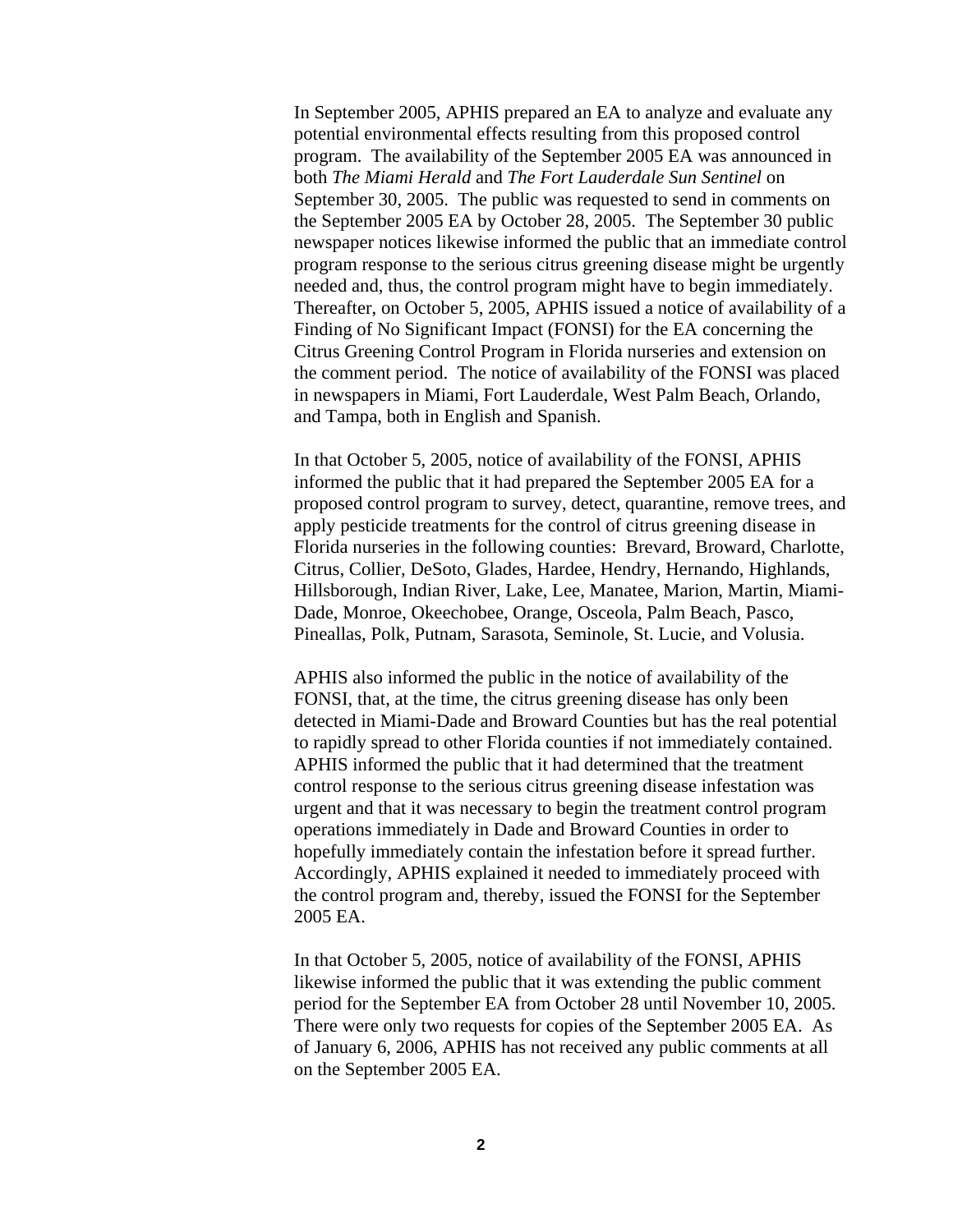# **B. Purpose and Need**

This final EA has been prepared in compliance with the National Environmental Policy Act of 1969 (42 U.S.C. 4321–4327 (NEPA)) and its implementing regulations. In this final EA, APHIS analyses the proposed action, namely, in response to this infestation of citrus greening disease in Florida, a localized control program in which there are established quarantine boundaries wherein there is limited movement of host material, tree removal, and chemical treatments.

The proposed control action includes all ornamental citrus psyllid host plant material, in addition to all citrus which is quarantined and prohibited from movement out of those infested counties, in Florida. The infested counties in Florida will be regulated to prevent the spread of citrus greening with several mitigating requirements. One such requirement is a compliance agreement which has been developed in conjunction with FDACS and APHIS that will include recommended controls and treatments for the citrus psyllid. These treatments will allow for commercial citrus psyllid host plant material (other than citrus) from regulated counties to be shipped within the State of Florida and to noncitrus producing States. For all other counties (those not infested), the interstate shipping (shipments outside the State of Florida) of all citrus psyllid host plants (including citrus) is permitted except to citrus producing States or U.S. Territories (American Samoa, Arizona, California, Guam, Hawaii, Northern Marianas Islands, Louisiana, Texas, Puerto Rico, and the Virgin Islands). If citrus greening is detected in additional counties, the regulations that are established for the presently infected counties will be applied.

APHIS is the Federal agency with the authority and responsibility for taking actions to exclude, prevent, eradicate, and/or control plant pests, including the citrus greening disease, under the Plant Protection Act (7 U.S.C. 7701 *et seq.*). APHIS has been delegated the authority to administer this statute and has promulgated Quarantines and Regulations (7 CFR 319) which regulate the importation of commodities and means of conveyance to help protect against the introduction and spread of harmful plant pests. APHIS and the FDACS have imposed regulations governing the movement of certain material from infested counties in Florida. These regulations and control measures, as part of the proposed localized control action, apply only to commercial nurseries at this time because it is the area that presents the most risk for spreading the disease and its vectors to other parts of the country. If control efforts are needed in groves and residential neighborhoods, further environmental analysis will be done on a proposed control action that would include those locations.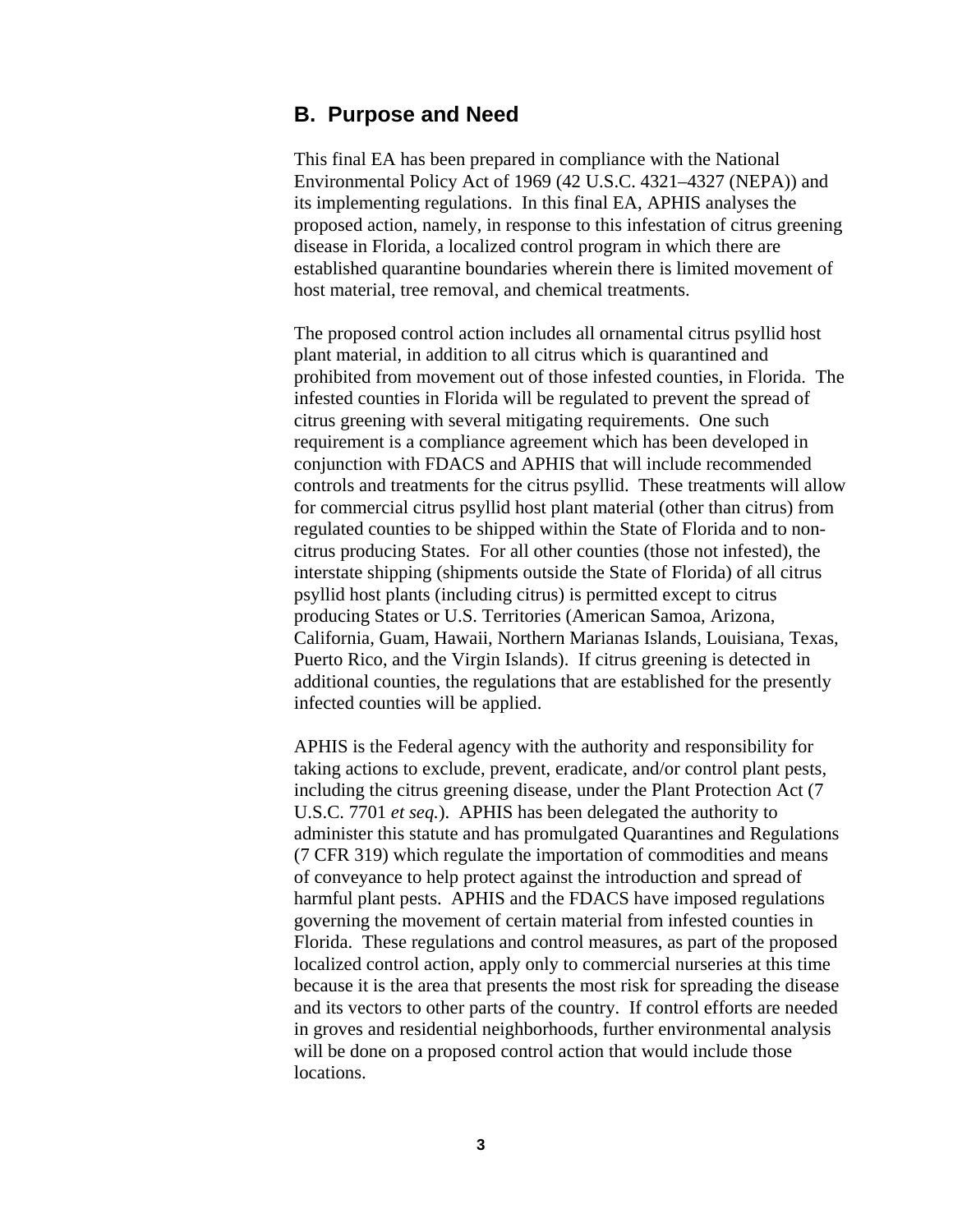Not much is known at this time regarding the most definitively effective efforts to control the citrus greening disease although we do know the basic control methods that need to be immediately employed. To help effectively control the disease and the threat it poses to North America's citrus industry, aggressive and comprehensive research projects are underway to learn more about this pest's biology and develop appropriate management, control, and eradication options.

# **II. Alternatives**

APHIS carefully considered the two appropriate alternatives in response to the need for better methods to immediately address and quickly respond in order to locally control and contain citrus greening disease in commercial nurseries in Florida: (1) no action, and (2) proposed action. Each alternative is described briefly in this section and the potential impacts of each are considered in the following section.

# **A. No Action**

Under the no action alternative, APHIS would not implement any quarantine or control measures to eradicate or even attempt to locally contain the spread of citrus greening disease. Some control measures, albeit limited ones without APHIS' involvement, could be taken by other Federal or non-Federal entities; those actions would not be under APHIS' authorities, expertise, control, or funding. Absent APHIS' assistance and expertise along with the absence of more effective measures to contain and control the spread of citrus greening disease, new areas of infestations would be expected to continue and become more widespread. Local business owners and area residents could attempt to control damages from citrus greening disease by removing the infested trees from their properties. The lack of effective control measures to prevent the spread of citrus greening disease from sites of infestation to other areas and counties could lead to higher production costs and an increase in shortages of availability of citrus fruits and plants to the general economy. This would result in potentially significant additional costs for survey, detection, and treatment for the control of citrus greening disease as it spreads to other areas and counties.

# **B. Proposed Action**

Under this proposed action (preferred alternative), APHIS would work cooperatively with the FDACS to locally quarantine the infected/infested area and to implement program control measures to contain citrus greening disease and prevent its dissemination from nurseries in Florida. Under the proposed alternative, surveys will be conducted throughout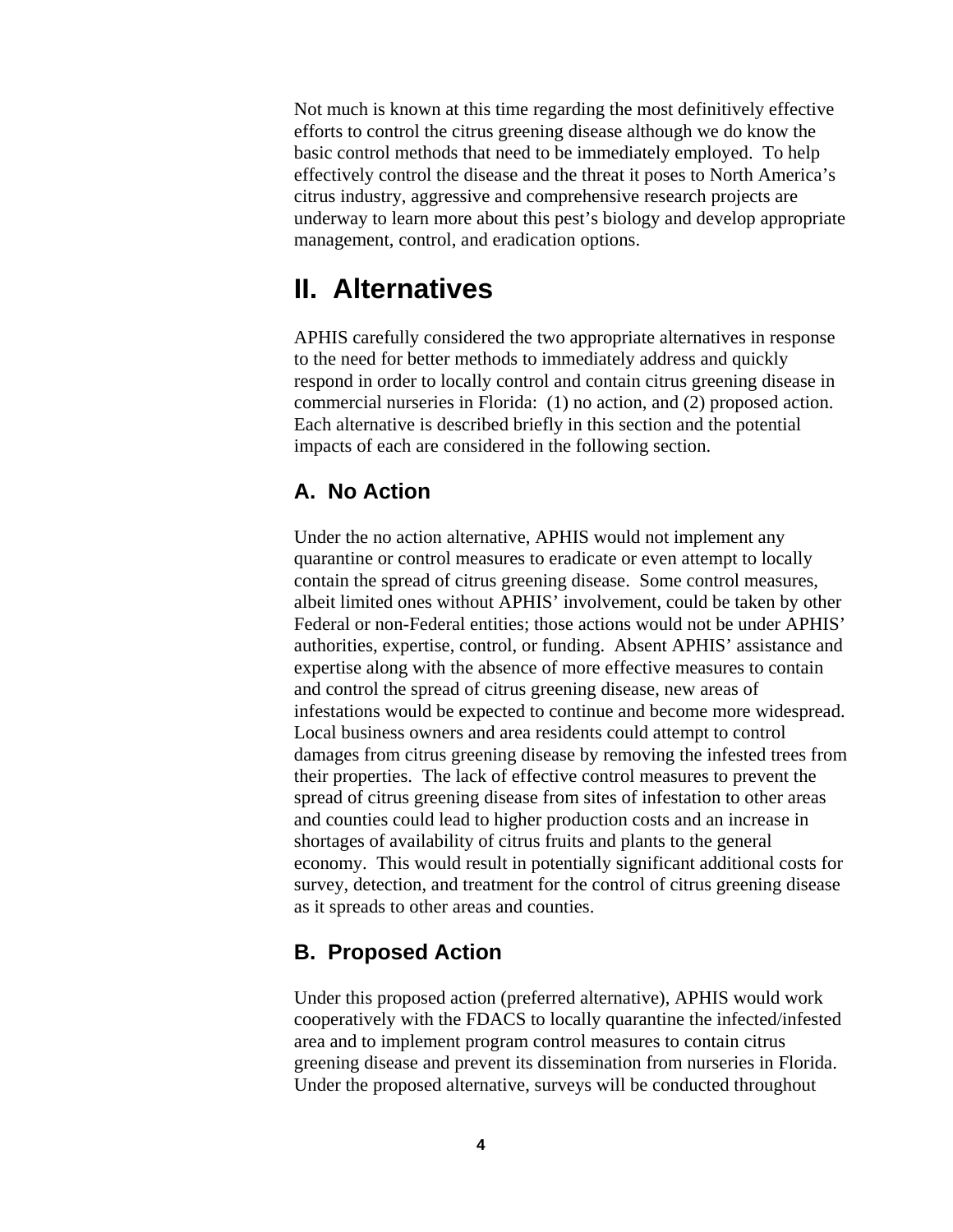Florida to determine if the disease exists in a particular area and to delimit the infestation. Inspectors who perform these surveys and take regulatory action will adhere to strict guidelines to ensure that disease spread to other areas does not occur.

The proposed program control measures include that commercial nurseries must treat all regulated articles for the control of psyllids with an EPA-approved product labeled for use in commercial and ornamental nurseries before moving outside the quarantine. In addition, all plants which have been treated in accordance with the required control program compliance agreement (which the commercial plant nursery must follow) with requirements, include the following: (1) must be inspected and found free of the Asian citrus psyllid within 72 hours of shipping, (2) each shipment will be certified by an authorized representative of the FDACS, (3) shipments will not be authorized for distribution to the following citrus-producing States or U.S. territories: American Samoa, Arizona, California, Guam, Hawaii, Northern Marianas Islands, Louisiana, Texas, Puerto Rico, and the Virgin Islands, (4) all regulated articles must be treated with a soil drench or foliar spray from an approved list of pesticides, and (5) any article moved out of the State must be accompanied by a PPQ Form 530 "Limited Permit."

Once a detection of citrus greening is confirmed, a quarantine "hold" will be placed on the property to prevent the removal of any greening host plants, budwood, or psyllid vector hosts. The commercial plant nursery will be required to apply a pesticide treatment as soon as possible after confirmation. These treatments are limited exclusively to commercial establishments and, therefore, exposure to the general public is precluded. Six different pesticide formulations have been proposed to control citrus greening: acetamiprid, chlorpyrifos, fenpropathrin, imidacloprid, kaolin, and a cyfluthrin/imidacloprid formulation. These pesticides will be applied foliarly through the use of backpack applicators (by employees or agents of the commercial plant nursery), other ground equipment, or through soil drench by watering or dipping. The potential environmental effects are summarized for each of the pesticides below.

# **III. Environmental Consequences**

There are potential impacts from each of the alternatives being considered. The significant pest risk from citrus greening disease is an important consideration for evaluating both alternatives. Potential program impacts arise from each of the chemical treatments; however, most of the treatment impacts are not expected to be substantial, as described below in subsequent sections. The only potential affected areas to be treated pursuant to the proposed control program are within the Florida commercial and ornamental nurseries at this time.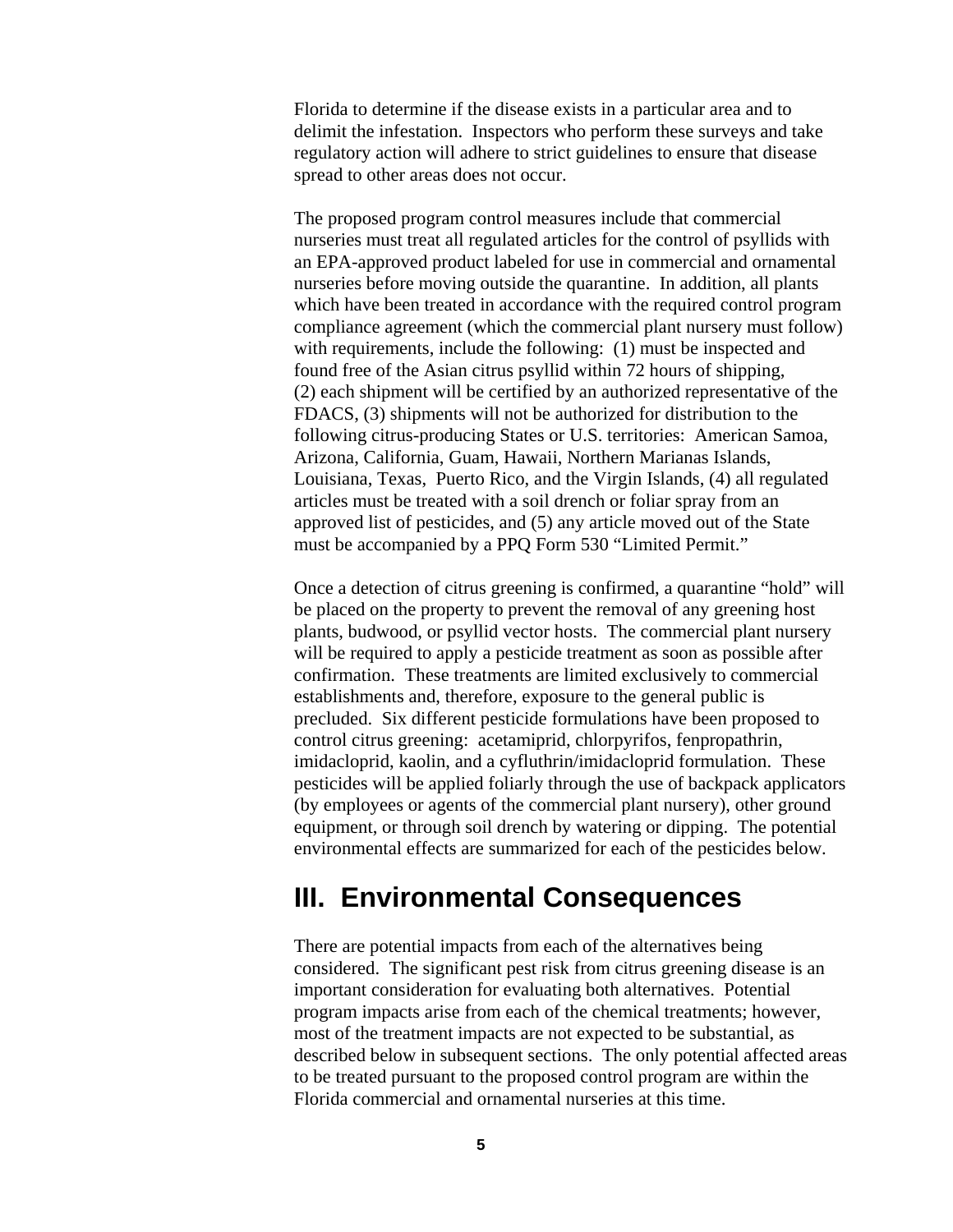The analysis of potential environmental consequences possibly resulting from this proposed control program will be considered within the alternatives of no action and the preferred alternative. Under the no action alternative, APHIS will not be involved and plants will not be quarantined and infected plants may be imported to non-infected areas of Florida and the United States. The proposed alternative includes APHIS' involvement and uses insecticides to treat citrus greening. As will be analyzed and described below, each of these alternatives has the potential for adverse environmental consequences.

# **A. No Action**

Citrus greening disease is a serious bacterial disease which greatly reduces production, destroys the economic value of the fruit, and can kill trees. It is vectored by psyllids. The Asian form of psyllid, *Diaphorina citri*, has been found throughout the citrus growing areas of Florida, although citrus greening bacterium *(Candidatus Liberibacter africanus)*, has only been detected in parts of Florida. Under the no action alternative, APHIS will not be involved in any actual control or interstate plant quarantine measures and, thus, plants that contain citrus greening may be sent to other parts of Florida and even shipped or moved interstate to other States within the United States allowing for the spread of citrus greening to these areas. If established in other counties throughout Florida and/or other States, significant pesticide use by individuals and organizations would be required to try to control the spread of citrus greening and such significant pesticide usage may cause substantial environmental impacts which would significantly exceed those limited environmental impacts of the proposed alternative.

# **B. Proposed Action**

APHIS will be involved in the actual proposed control program measures described above which include regulations and required compliance agreement restrictions and conditions. The required aspects of the proposed control program, which includes routine surveys, quarantines, and inspections of commercial nurseries, are program activities that pose very negligible environmental effects that need not be described in detail. Such "routine" control measures are specifically designated as "categorically excluded" activities and actions pursuant to APHIS' NEPA implementing regulations (7 CFR  $\S$  372.5(c)(1)). The primary program control action in this proposed control program that could be associated with any potentially noteworthy environmental impacts is the use of chemical control measures which are discussed further in this section.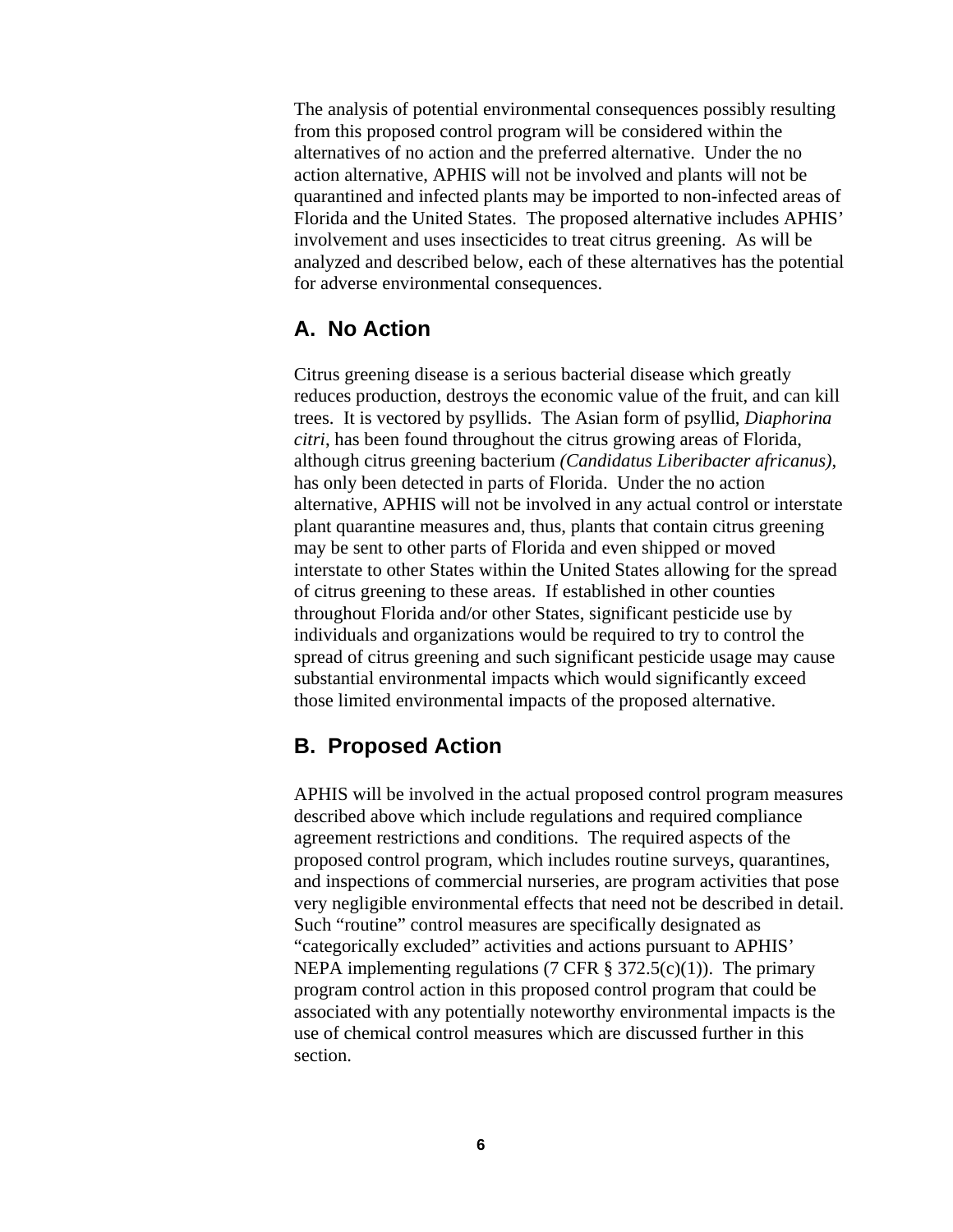# **1. Chemical Control**

# **a. Acetamiprid**

#### *Human Health*

Acetamiprid is a systemic, chloro-nicotinyl insecticide chemically related to the tobacco toxin nicotine. The mode of toxic action is unique and works by interfering with the transmission of stimuli in the insect's nervous system. Specifically, it causes a blockage in a type of neuronal pathway (nicotinergic) that is more abundant in insects than in warmblooded animals. Because of their molecular shape, size, and charge, nicotine and nicotinoids fit into receptor molecules in the nervous system that normally receive the molecule acetylcholine. This molecule carries nerve impulses from one nerve cell to another or from a nerve cell to the tissue that a nerve controls. Acetamiprid overstimulates the nerve, ultimately resulting in the insect's paralysis and eventual death. Since this nicotinergic site of action is more prevalent in insects than in higher organisms, the pesticide is selectively more toxic to insects. Signs and symptoms in humans include fatigue, twitching, cramps, and muscle weakness, including the muscles for breathing. Acetamiprid is classified as an "unlikely" human carcinogen by EPA.

The application of this pesticide is limited to treatments of nursery stock. None of the routine or extreme exposure scenarios pose unacceptable risks to workers or applicators. Moreover, required protective gear and safety precautions further ensure that no adverse effects to program workers can be expected.

## *Non-target Organisms*

The program use of acetamiprid for treatment of nursery stock is unlikely to impact most non-target wildlife. Acetamiprid is moderately toxic to birds and mammals. However, the area affected by the pesticide will be limited to nurseries and should only affect a limited number of birds, if any at all. Although it is nontoxic to fish, it is slightly to highly toxic to certain aquatic invertebrates. Adherence to label and program application restrictions should preclude any drift or runoff to water. Some terrestrial invertebrates (particularly some insects) will have a high mortality rate, but is unlikely to exceed that of other pesticides currently in use in nurseries. Acetamiprid is only moderately toxic to bees. Acetamiprid does not pose any risks of bioaccumulation in fish or organic sediments.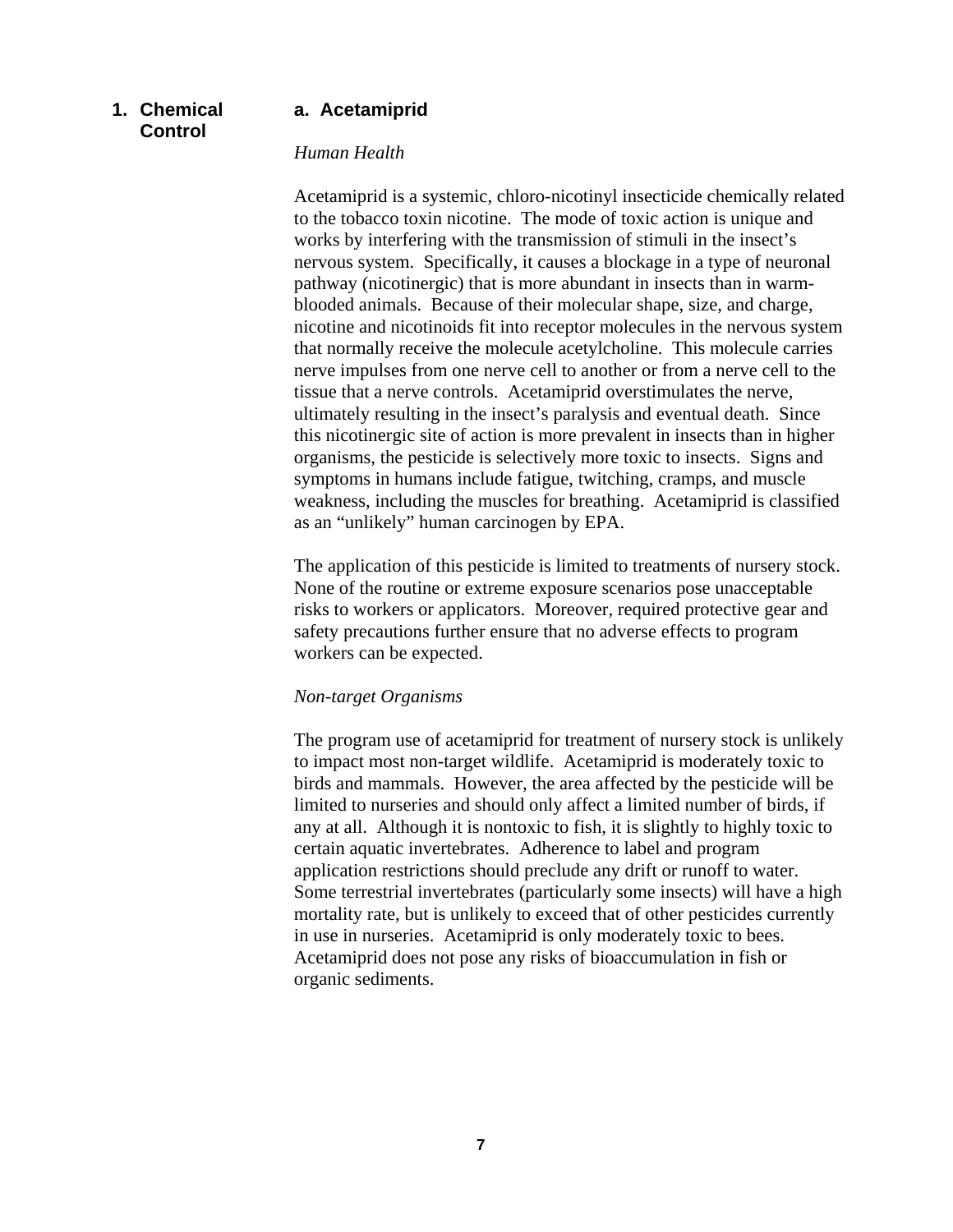#### *Environmental Quality*

Any effects of acetamiprid to the quality of the air, soil, and water will be of no consequence and of limited time duration. Acetamiprid is highly soluble in water and will dissipate quickly. It is absorbed by soil particles, but is readily degraded by aerobic soil metabolism. The low application rate and rapid degradation preclude any potential for soil mobility. Acetamiprid is readily taken up by plants and translocated, but the program treatments are not expected to result in any bioaccumulation hazards due to rapid degradation.

# **b. Chlorpyrifos**

#### *Human Health*

Chlorpyrifos is an organophosphate insecticide that can cause neurotoxic effects. The toxicity of chlorpyrifos occurs primarily through the inhibition of acetylcholinesterase enzyme activity which permits the transmission of nerve impulses across the nerve synapse. Signs and symptoms of low doses include localized effects (such as nosebleeds, blurred vision, and bronchial constriction) and systemic effects (such as nausea, sweating, dizziness, and muscular weakness). At higher doses the signs and symptoms include irregular heartbeat, elevated blood pressure, cramps, and convulsions. Chlorpyrifos is not considered carcinogenic based upon studies acceptable to EPA.

The application of this pesticide is limited to treatment of nursery stock, therefore, the only individuals that may be affected by the use of this insecticide are the nursery workers and the occupational workers who apply the pesticide. Several chlorpyrifos scenarios (such as backpack applicators, hydraulic rig applicators, and ground personnel) do exceed the maximum acceptable exposure that poses no evident risk to human health (Regulatory Reference Value or RRV) when proper safety precautions are not taken and protective gear is not worn. However, this elevated risk is not life-threatening. Protective gear and safety precautions required by label adherence and standard program operating procedures are designed to ensure that no adverse effects to program workers can be expected.

#### *Non-target Organisms*

The program use of chlorpyrifos for treatment of nursery stock is unlikely to impact most non-target wildlife. Chlorpyrifos has a moderate toxicity to mammals when consumed. It can be moderately toxic to birds, and severely toxic to some individual bird species. However, mammals and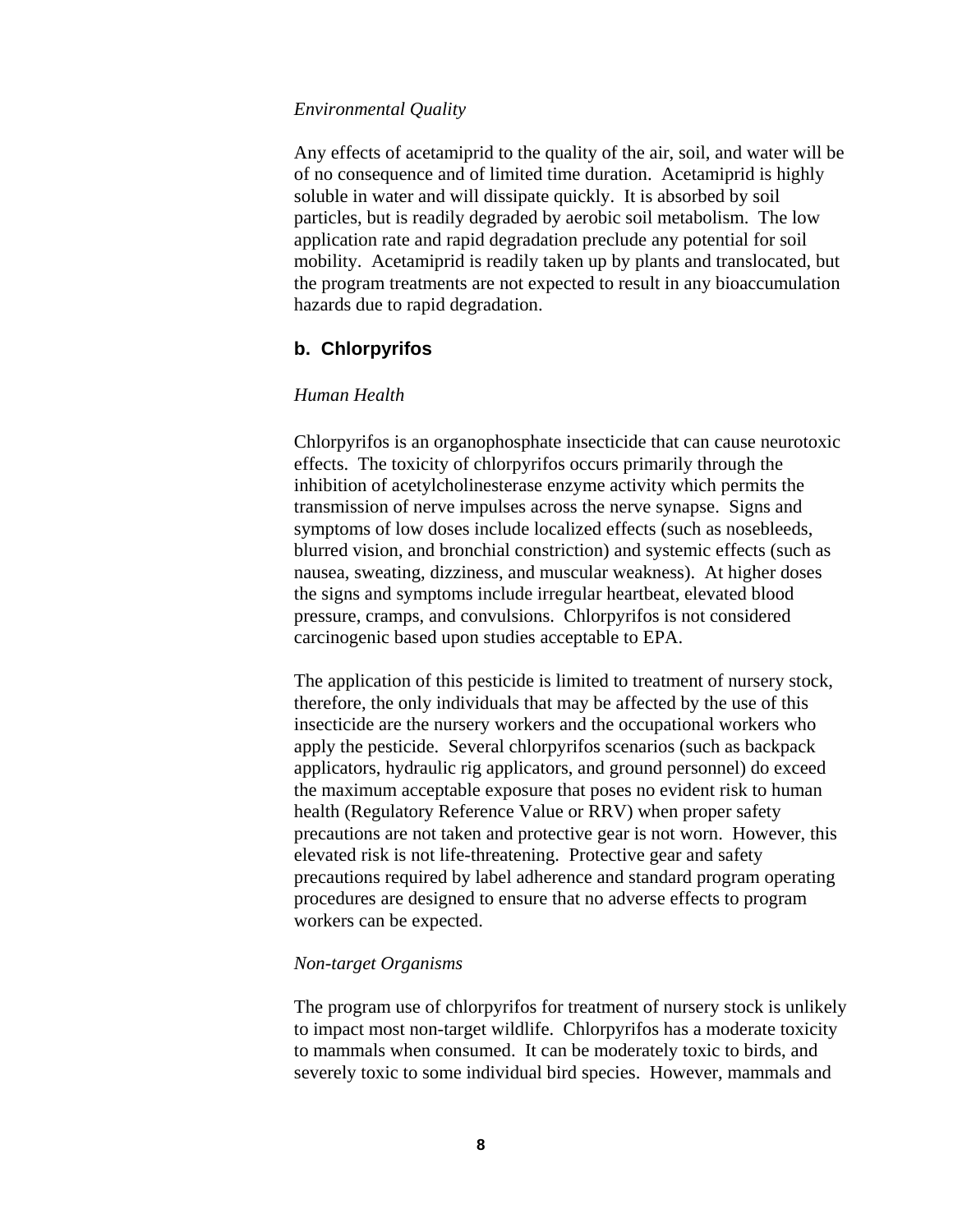birds will generally not be in the affected area at the time of spraying. Symptoms of non-fatal exposure to birds include cholinesterase depression (ChE), weight loss, reduced egg production, and reduced hatchling survival. It is severely toxic to terrestrial invertebrates such as earthworms and worker honeybees; however, this effect is not uncommon to other pesticides which are currently being used in nurseries. Chlorpyrifos can be severely toxic to fish and aquatic invertebrates. However, the label forbids direct application to water. Residues from drift or runoff are not anticipated to pose substantial risks to these species.

## *Environmental Quality*

Any effects of chlorpyrifos to the quality of the air, soil, and water will be of no consequence and of limited time duration. Chlorpyrifos can persist in soil and water for several months under certain conditions, however, the persistence is generally only for a month or less. This is dependent on the organic content of the soil. Nevertheless, it can remain in silt which can runoff or drift to surface waters. Potential bioaccumulation in aquatic organisms could be of concern if applications have much drift to water bodies. Residues may persist on treated vegetation, but are not anticipated to pose bioaccumulation hazards.

# **c. Fenpropathrin**

## *Human Health*

Fenpropathrin is a synthetic pyrethroid insecticide which affects the nervous system. It is a moderate skin irritant and eye irritant. Signs and symptoms can include muscle contractions, tremors, ataxia, and nerve paralysis at moderate to high levels of exposure. Fenpropathrin is not considered carcinogenic by EPA.

The application of this pesticide is limited to nursery stock. Potential pesticide exposures are limited to nursery workers and the occupational workers who apply the pesticide. Backpack spray application and hydraulic rig applications for the extreme exposure scenario are the only scenarios that exceed the RRV. The extreme exposure scenario presumes that the worker will be exposed to higher quantities of the pesticide when that individual is not following safety protocols or wearing protective gear. Protective gear and safety precautions required by label adherence and standard program operating procedures are designed to ensure that no adverse effects to program workers can be expected.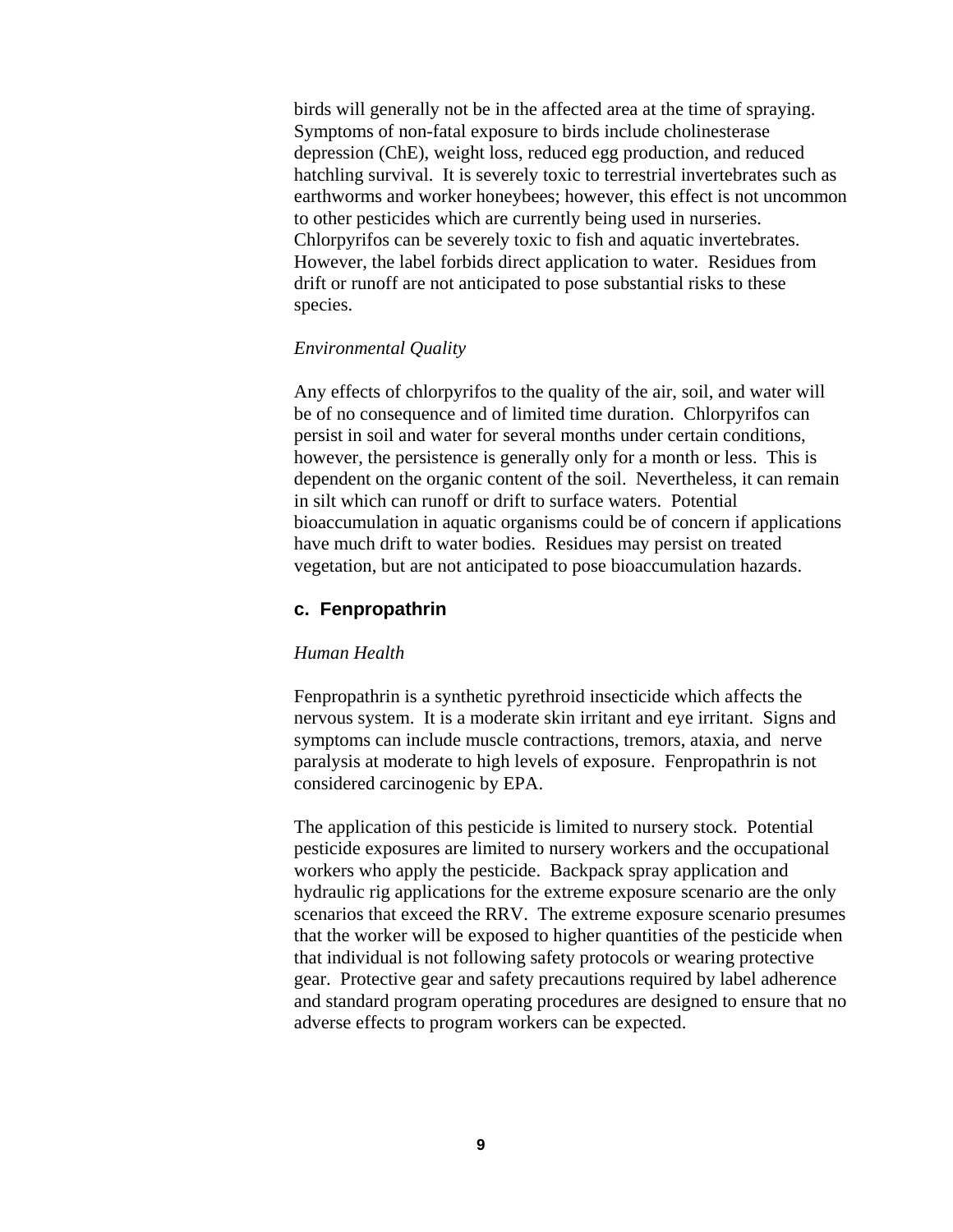#### *Non-target Organisms*

The program use of fenpropathrin for treatment of nursery stock is unlikely to impact most non-target wildlife. The toxicity of fenpropathrin is moderate to mammals and has a slight oral toxicity to birds and terrestrial stages of reptiles and amphibians. There is a high risk for exposed shrews and bats; however, given the limited use in this program, shrews and bats are unlikely to be located in the affected area. It is highly toxic to most aquatic organisms. Nevertheless, aquatic organisms will most likely not be affected because the limited area of application within the nursery should not pose any risk of drift or runoff to waters which contain aquatic organisms. Terrestrial invertebrates will have a high mortality rate, but this is unlikely to exceed that of other pesticides currently in use in the nurseries.

## *Environmental Quality*

Any effects of fenpropathrin to the quality of the air, soil, and water will be of no consequence and of limited time duration. Fenpropathrin has low water solubility but can be persistent in water for up to 245 days. It adheres to soil particles easily and generally is not persistent for more than 2 weeks. Residues on treated vegetation are also of short persistence.

# **d. Imidacloprid**

## *Human Health*

Imidacloprid is a systemic, chloro-nicotinyl insecticide chemically related to the tobacco toxin nicotine. The mode of toxic action is unique and works by interfering with the transmission of stimuli in the insect's nervous system. Specifically, it causes a blockage in a type of neuronal pathway (nicotinergic) that is more abundant in insects than in warmblooded animals. Because of their molecular shape, size, and charge, nicotine and nicotinoids fit into receptor molecules in the nervous system that normally receive the molecule acetylcholine. This molecule carries nerve impulses from one nerve cell to another or from a nerve cell to the tissue that a nerve controls. Imidacloprid overstimulates the nerve, ultimately resulting in the insect's paralysis and eventual death. Since this nicotinergic site of action is more prevalent in insects than in higher organisms, the pesticide is selectively more toxic to insects. Signs and symptoms in humans include fatigue, twitching, cramps, and muscle weakness, including the muscles for breathing. Imidacloprid is not considered carcinogenic by EPA. The application of this pesticide is limited to treatments of nursery stock. Imidacloprid is the least toxic of the systemic program pesticides. None of the routine or extreme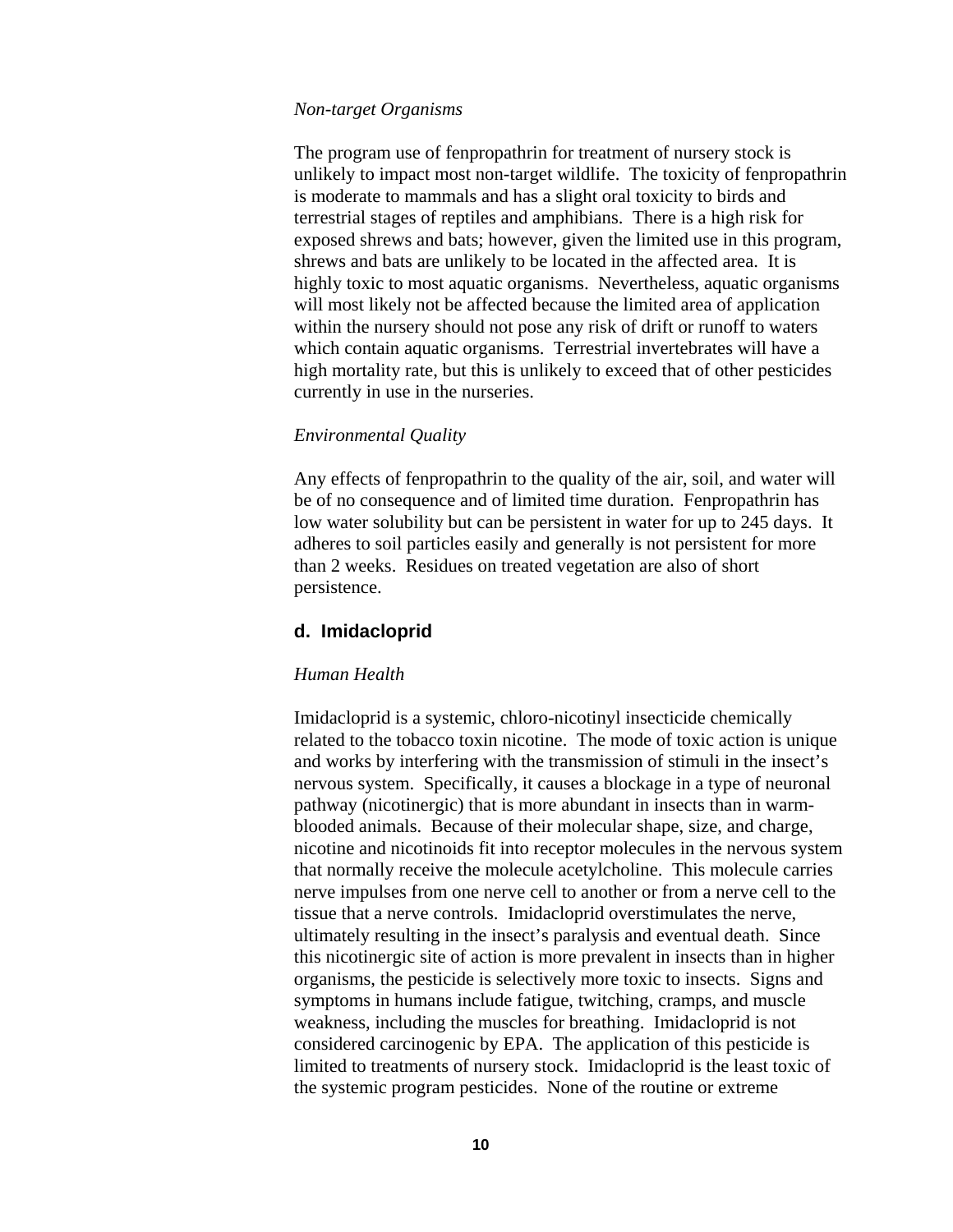exposure scenarios pose unacceptable risks to workers or applicators. Moreover, required protective gear and safety precautions further ensure that no adverse effects to program workers can be expected.

## *Non-target Organisms*

The program use of imidacloprid for treatment of nursery stock is unlikely to impact most nontarget wildlife. Imidacloprid is moderately to severely toxic to birds including, but not limited to, American robin, northern mockingbird, European starling, red-winged blackbird, and house sparrow. However, the area affected by the pesticide will be limited to nurseries and should only affect a limited number of birds, if any at all. Although it is nontoxic to fish, it is highly toxic to aquatic insects. Adherence to label and program application restrictions should preclude any drift or runoff to water. Terrestrial invertebrates will have a high mortality rate, but is unlikely to exceed that of other pesticides currently in use in nurseries.

# *Environmental Quality*

Any effects of imidacloprid to the quality of the air, soil, and water will be of no consequence and of limited time duration. Imidacloprid is moderately soluble in water and will dissipate quickly. It is absorbed by soil particles and has low mobility. Imidacloprid is readily taken up by plants and translocated, but the program treatments are not expected to result in any bioaccumulation hazards.

# **e. Kaolin**

# *Human Health*

Kaolin is a colloidal suspension in water that is applied as a wettable powder to coat and protect leaf surfaces from insect damage. It is a mild to moderate skin and eye irritant. Prolonged or repeated exposure to lungs may cause pulmonary disorders and aggravate allergies. There are no known carcinogenic effects associated with the use of this pesticide as determined by EPA. The application of this pesticide is limited to commercial and ornamental nursery stock. Other than limited dermal and respiratory irritation, there are few hazards to workers exposed to kaolin. Moreover, required protective gear and safety precautions are designed to ensure that no adverse effects to program workers can be expected.

## *Non-target Organisms*

The toxicity of kaolin is low in mammals, birds, reptiles, and amphibians. There is a small concern that some developmental life stages of birds,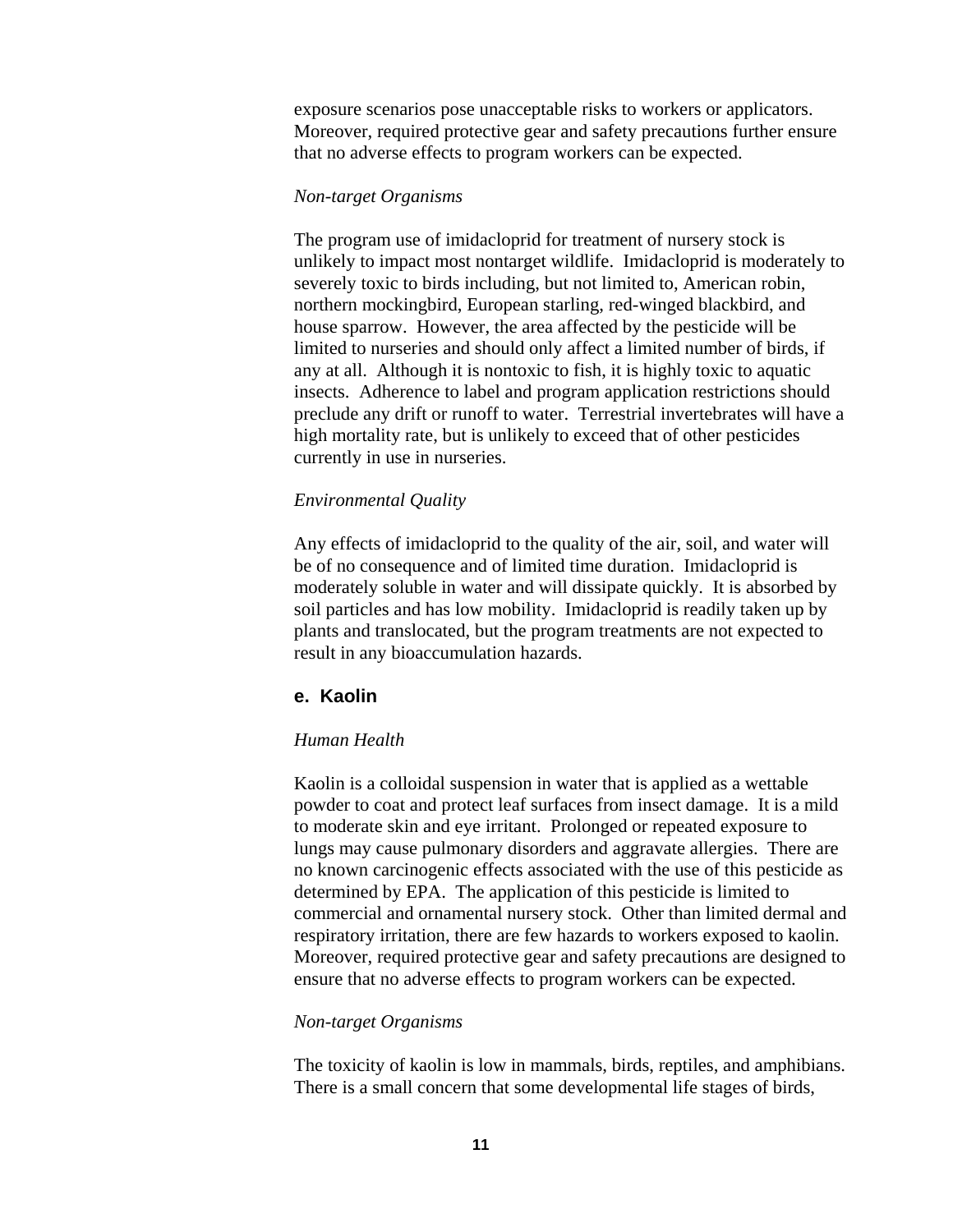such as the egg, are at risk from exposure; however, this is unlikely since birds nests aren't generally found in nurseries. It is highly toxic to most life stages of terrestrial invertebrates but risks are comparable to other pesticides routinely used in nurseries. Fish and aquatic invertebrates were not examined because the application of this insecticide is applied directly to the plant and there is very little likelihood of kaolin transport to water bodies.

# *Environmental Quality*

Any effects of kaolin to the quality of the air, soil, and water will be of no consequence. Kaolin is a mineral oil that is expected to persist on treated surface until removed by weathering or leaf fall. The label restricts application to locations other than water or where surface water is present. Any kaolin that drifts onto soil will adhere to the soil particles and degrade with weathering.

# **f. Cyfluthrin/Imidacloprid Mixture**

# *Human Health*

Cyfluthrin is a synthetic pyrethroid insecticide which affects the nervous system in a manner similar to fenpropathrin. Imidacloprid is a systemic, chloro-nicotinyl insecticide whose mode of toxic action and toxicity have already been described. Cyfluthrin is not considered to be an eye irritant or skin sensitizer. Signs and symptoms can include muscle contractions, tremors, ataxia, and nerve paralysis at moderate to high levels of exposure. Cyfluthrin is not considered to be carcinogenic, mutagenic or teratogenic by EPA. The difference in mechanism of toxic action ensures that this mixture does not pose increased toxicity through synergistic action. Although synergistic effects on toxicity are possible with simultaneous exposure to organophosphates (such as chlorpyrifos) and cyfluthrin, this type of exposure is unlikely with the safety precautions required of this program. The application of this pesticide is limited to treatments of nursery stock. None of the routine or extreme exposure scenarios from this mixture pose unacceptable risks to workers or applicators. Moreover, required protective gear and safety precautions further ensure that no adverse effects to program workers can be expected.

# *Non-target Organisms*

The program use of this mixture for treatment of nursery stock is unlikely to impact most non-target wildlife. Although imidacloprid is moderately to severely toxic to some songbirds and cyfluthrin poses some risks to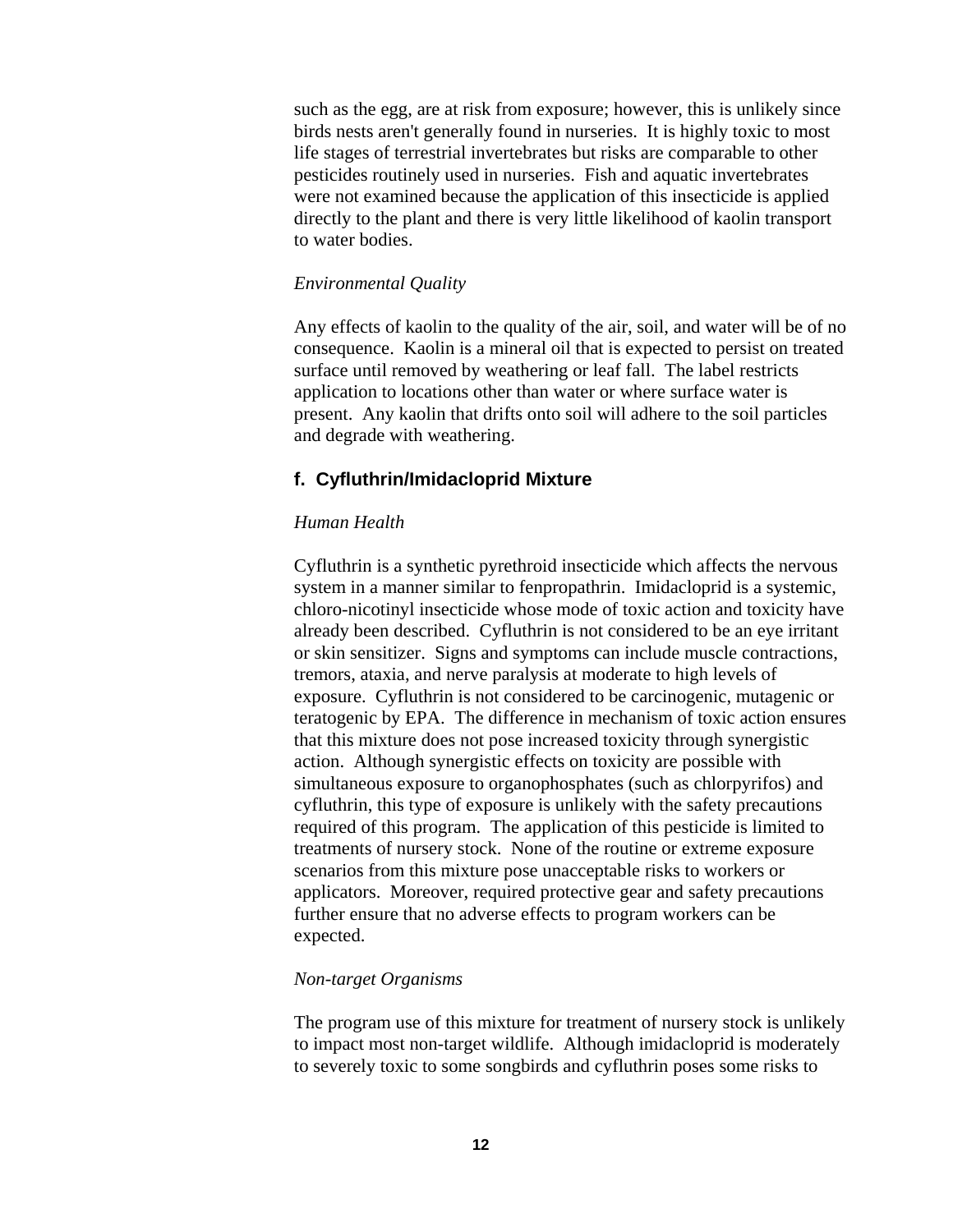small mammals, the applications to nursery stock are not expected to pose high risks because of the limited exposure potential. Although the mixture poses toxicity to fish and most aquatic organisms, adherence to label and program application restrictions should preclude any drift or runoff to water. Terrestrial invertebrates will have a high mortality rate, but is unlikely to exceed that of other pesticides currently in use in nurseries.

## *Environmental Quality*

Any effects of this formulation to the quality of the air, soil, and water will be of no consequence and of limited time duration. Although cyfluthrin is of low water solubility and adsorbs readily to organic matter, it is not as persistent as chlorpyrifos in soil. Imidacloprid is moderately soluble in water and dissipates quickly. It is also absorbed by soil particles and has low mobility. Both compounds are readily taken up by plants and translocated, but the program treatments are not expected to result in any bioaccumulation hazards.

# **2. Other Issues Evaluated**

# **a. Threatened and Endangered Species**

APHIS examined and determined what, if any, of the proposed control measures that would be required to be used or employed in reference to their compliance with the Endangered Species Act (ESA) of 1973. Section 7 of the ESA and its implementing regulations require Federal agencies to insure that their actions are not likely to jeopardize the continued existence of endangered or threatened species or result in the destruction or adverse modification of critical habitat. APHIS has considered the aspects, including quarantine, survey, and insecticide treatments in commercial nurseries.

APHIS has prepared a biological assessment to determine if the proposed control program could have the potential to likely jeopardize the continued existence of endangered or threatened species or result in the destruction or adverse modification of their critical habitat in 32 Florida counties. Based upon the findings of that analysis, APHIS has determined that the proposed program for control of citrus greening in Florida will have no effect on federally-listed threatened and endangered species and will not adversely modify designated critical habitat.

# **b. Minority Populations and Low-income Populations**

Consistent with Executive Order (E.O.) 12898, "Federal Actions to Address Environmental Justice in Minority Populations and Low-income Populations," APHIS considered the potential for the proposed control measures to have any disproportionately high and adverse human health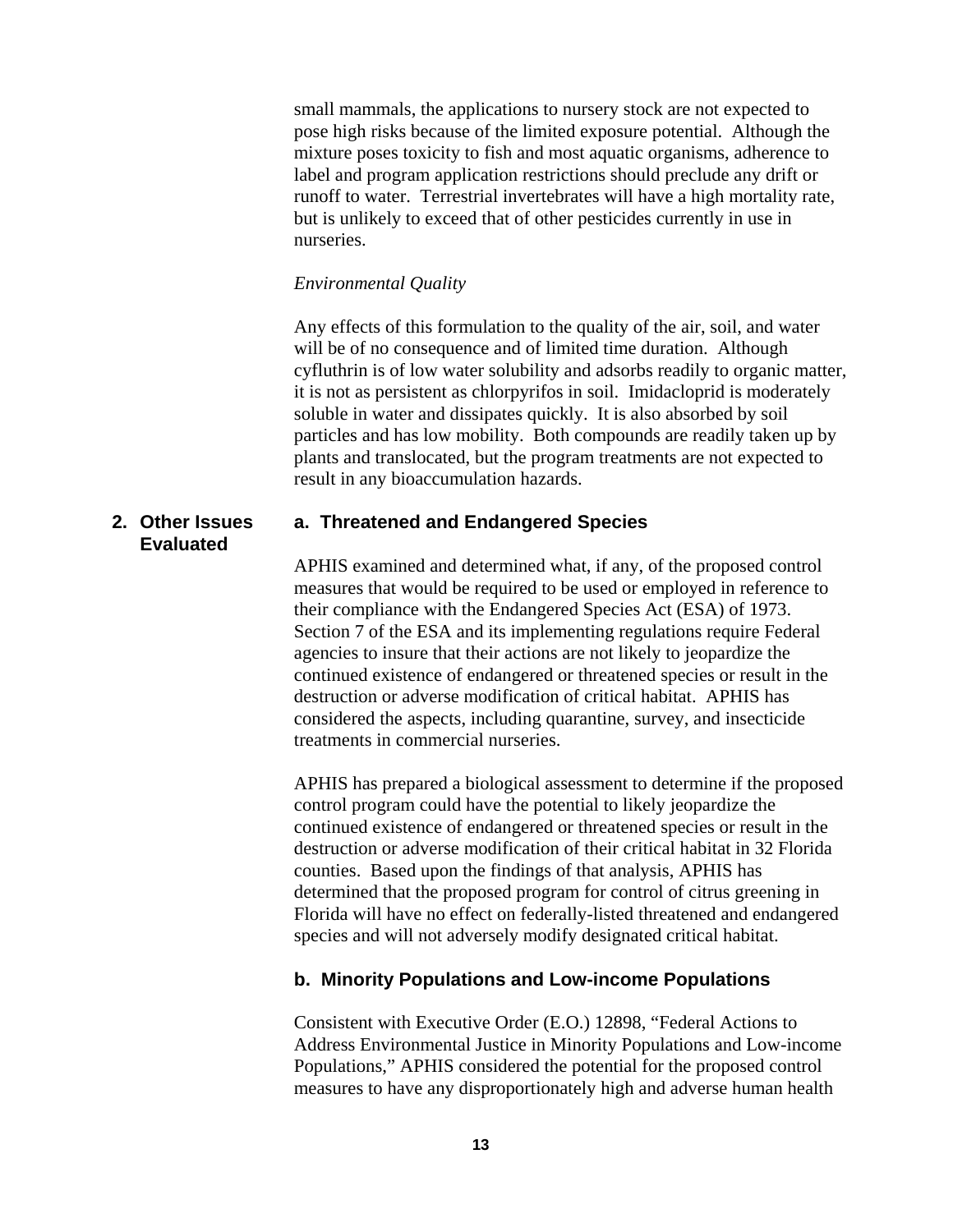or environmental effects on any minority populations and low-income populations. APHIS has determined that the environmental and human health effects from the proposed applications are minimal and are not expected to have disproportionate adverse effects to any minority or lowincome populations because it is only being applied inside commercial and ornamental nurseries and, therefore, there is very little to no potential for any effects from the control measures done inside the commercial nurseries to have any effects that could affect minority or low-income populations.

# **c. Protection of Children**

Consistent with E.O. 13045, "Protection of Children From Environmental Health Risks and Safety Risks," APHIS considered the potential for disproportionately high and adverse environmental health and safety risks to children resulting from the proposed control measures. The proposed program applications to control citrus greening are only made within commercial and ornamental nurseries, therefore, no exposure to children is expected to occur. It will be the responsibility and obligation of the program pesticide applicators (either employees of the commercial plant nursery or hired by the commercial plant nursery to do the pesticide applications) to ensure that the general public is not in or around areas being treated, therefore, no exposure will occur during the application process. The only possible exposure would be to the applicator and nursery workers when not following the prescribed label use and safety directions. Therefore, it was determined that no disproportionate effects to children are anticipated as a consequence of implementing the preferred alternative.